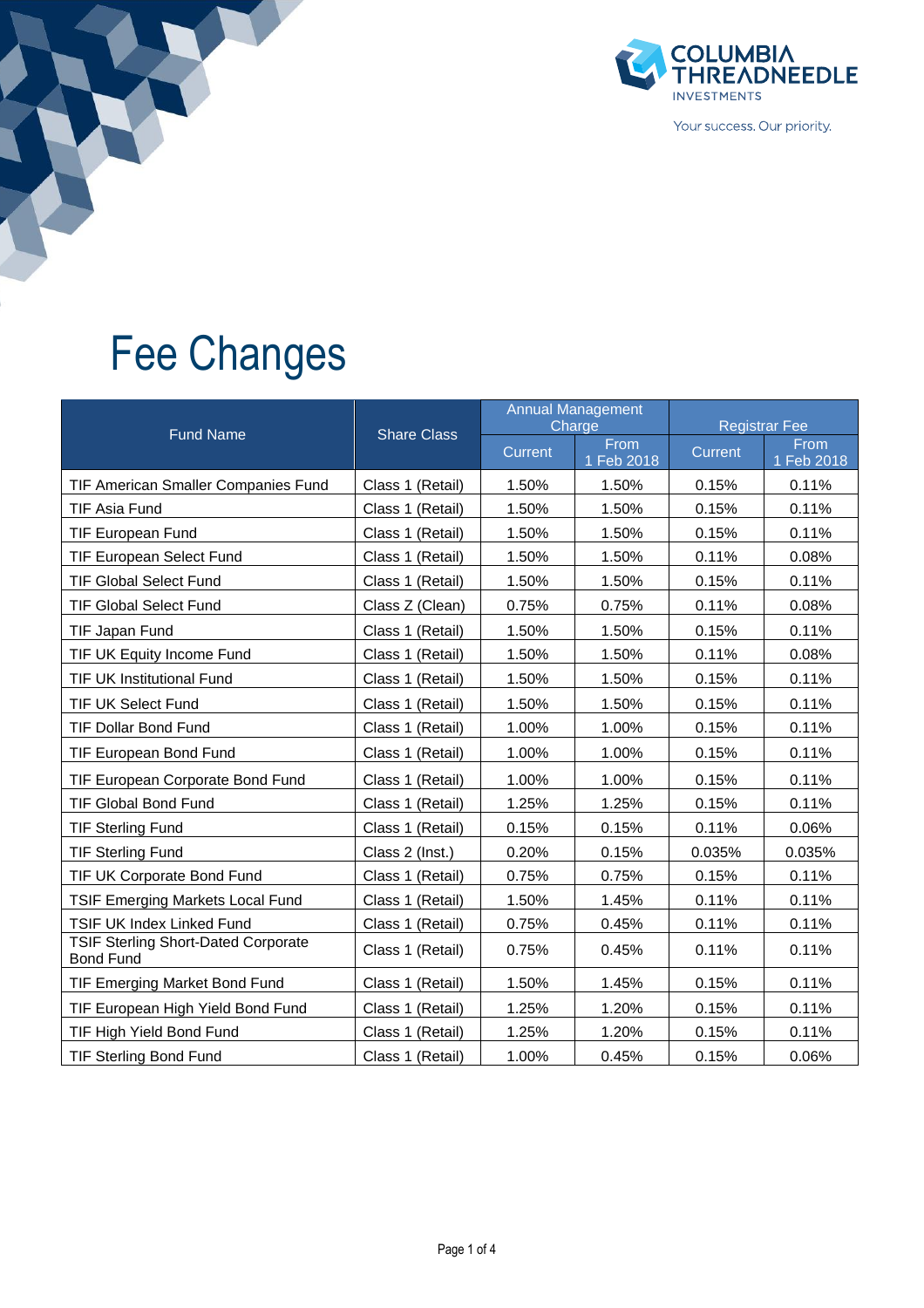| <b>Fund Name</b>                        | Share<br><b>Class</b>                  | Annual<br>Management<br>Charge |                       | Operating<br><b>Expenses</b> |                       | <b>Ongoing Charges</b><br>Figure (OCF) |                       |
|-----------------------------------------|----------------------------------------|--------------------------------|-----------------------|------------------------------|-----------------------|----------------------------------------|-----------------------|
|                                         |                                        | Current                        | From<br>1 Feb<br>2018 | Current                      | From<br>1 Feb<br>2018 | Current                                | From<br>1 Feb<br>2018 |
| T(Lux) American                         | Class A<br>(Retail)                    | 1.50%                          | 1.50%                 | 0.35%                        | 0.30%                 | 1.85%                                  | 1.80%                 |
| T(Lux) American                         | Class D<br>(Retail)                    | 2.00%                          | 1.85%                 | 0.35%                        | 0.30%                 | 2.35%                                  | 2.15%                 |
| T(Lux) American Absolute Alpha          | Class A<br>(Retail)                    | 1.50%                          | 1.50%                 | 0.35%                        | 0.30%                 | 1.85%                                  | 1.80%                 |
| T(Lux) American Absolute Alpha          | Class D<br>(Retail)                    | 2.00%                          | 2.00%                 | 0.35%                        | 0.30%                 | 2.35%                                  | 2.30%                 |
| T(Lux) American Select                  | Class A<br>(Retail)                    | 1.50%                          | 1.50%                 | 0.35%                        | 0.30%                 | 1.85%                                  | 1.80%                 |
| T(Lux) American Select                  | Class I<br>$($ lnst. $)$               | 0.80%                          | 0.80%                 | 0.25%                        | 0.20%                 | 1.05%                                  | 1.00%                 |
| <b>T(Lux) American Select</b>           | Class D<br>(Retail)                    | 2.25%                          | 2.25%                 | 0.35%                        | 0.30%                 | 2.60%                                  | 2.55%                 |
| T(Lux) Asia Contrarian Equity           | Class A<br>(Retail)                    | 1.50%                          | 1.50%                 | 0.35%                        | 0.30%                 | 1.85%                                  | 1.80%                 |
| T(Lux) Asia Contrarian Equity           | Class I<br>(Inst.)                     | 0.85%                          | 0.75%                 | 0.25%                        | 0.20%                 | 1.10%                                  | 0.95%                 |
| T(Lux) Asia Contrarian Equity           | Class Z<br>(Clean)                     | 0.75%                          | 0.75%                 | 0.35%                        | 0.30%                 | 1.10%                                  | 1.05%                 |
| T(Lux) Asia Contrarian Equity           | Class D<br>(Retail)                    | 2.50%                          | 2.25%                 | 0.35%                        | 0.30%                 | 2.85%                                  | 2.55%                 |
| T(Lux) Asian Equity Income              | Class A<br>(Retail)                    | 1.50%                          | 1.50%                 | 0.35%                        | 0.30%                 | 1.85%                                  | 1.80%                 |
| T(Lux) Asian Equity Income              | Class I<br>(Inst.)                     | 0.80%                          | 0.75%                 | 0.25%                        | 0.20%                 | 1.05%                                  | 0.95%                 |
| T(Lux) Asian Equity Income              | $\overline{\text{Class}}$ Z<br>(Clean) | 0.75%                          | 0.75%                 | 0.35%                        | 0.30%                 | 1.10%                                  | 1.05%                 |
| T(Lux) Asian Equity Income              | Class D<br>(Retail)                    | 2.50%                          | 2.25%                 | 0.35%                        | 0.30%                 | 2.85%                                  | 2.55%                 |
| <b>T(Lux) Asian Focus</b>               | Class A<br>(Retail)                    | 1.50%                          | 1.50%                 | 0.35%                        | 0.30%                 | 1.85%                                  | 1.80%                 |
| T(Lux) Asian Focus                      | Class I<br>(Inst.)                     | 0.85%                          | 0.75%                 | 0.25%                        | 0.20%                 | 1.10%                                  | 0.95%                 |
| T(Lux) Asian Focus                      | Class Z<br>(Clean)                     | 0.75%                          | 0.75%                 | 0.35%                        | 0.30%                 | 1.10%                                  | 1.05%                 |
| T(Lux) Asian Focus                      | Class D<br>(Retail)                    | 2.50%                          | 2.25%                 | 0.35%                        | 0.30%                 | 2.85%                                  | 2.55%                 |
| T(Lux) Developed Asia Growth and Income | Class A<br>(Retail)                    | 1.50%                          | 1.50%                 | 0.35%                        | 0.30%                 | 1.85%                                  | 1.80%                 |
| T(Lux) Developed Asia Growth and Income | Class I<br>$($ lnst. $)$               | 0.85%                          | 0.75%                 | 0.25%                        | 0.20%                 | 1.10%                                  | 0.95%                 |
| T(Lux) Developed Asia Growth and Income | Class Z<br>(Clean)                     | 0.75%                          | 0.75%                 | 0.35%                        | 0.30%                 | 1.10%                                  | 1.05%                 |
| T(Lux) Developed Asia Growth and Income | Class D<br>(Retail)                    | 2.50%                          | 2.25%                 | 0.35%                        | 0.30%                 | 2.85%                                  | 2.55%                 |
| T(Lux) European Select                  | Class A<br>(Retail)                    | 1.50%                          | 1.50%                 | 0.35%                        | 0.30%                 | 1.85%                                  | 1.80%                 |
| T(Lux) Global Emerging Markets Equity   | Class A<br>(Retail)                    | 1.50%                          | 1.50%                 | 0.35%                        | 0.30%                 | 1.85%                                  | 1.80%                 |
| T(Lux) Global Emerging Markets Equity   | Class I<br>$($ lnst. $)$               | 0.85%                          | 0.75%                 | 0.25%                        | 0.20%                 | 1.10%                                  | 0.95%                 |
| T(Lux) Global Emerging Markets Equity   | Class Z<br>(Clean)                     | 0.75%                          | 0.75%                 | 0.35%                        | 0.30%                 | 1.10%                                  | 1.05%                 |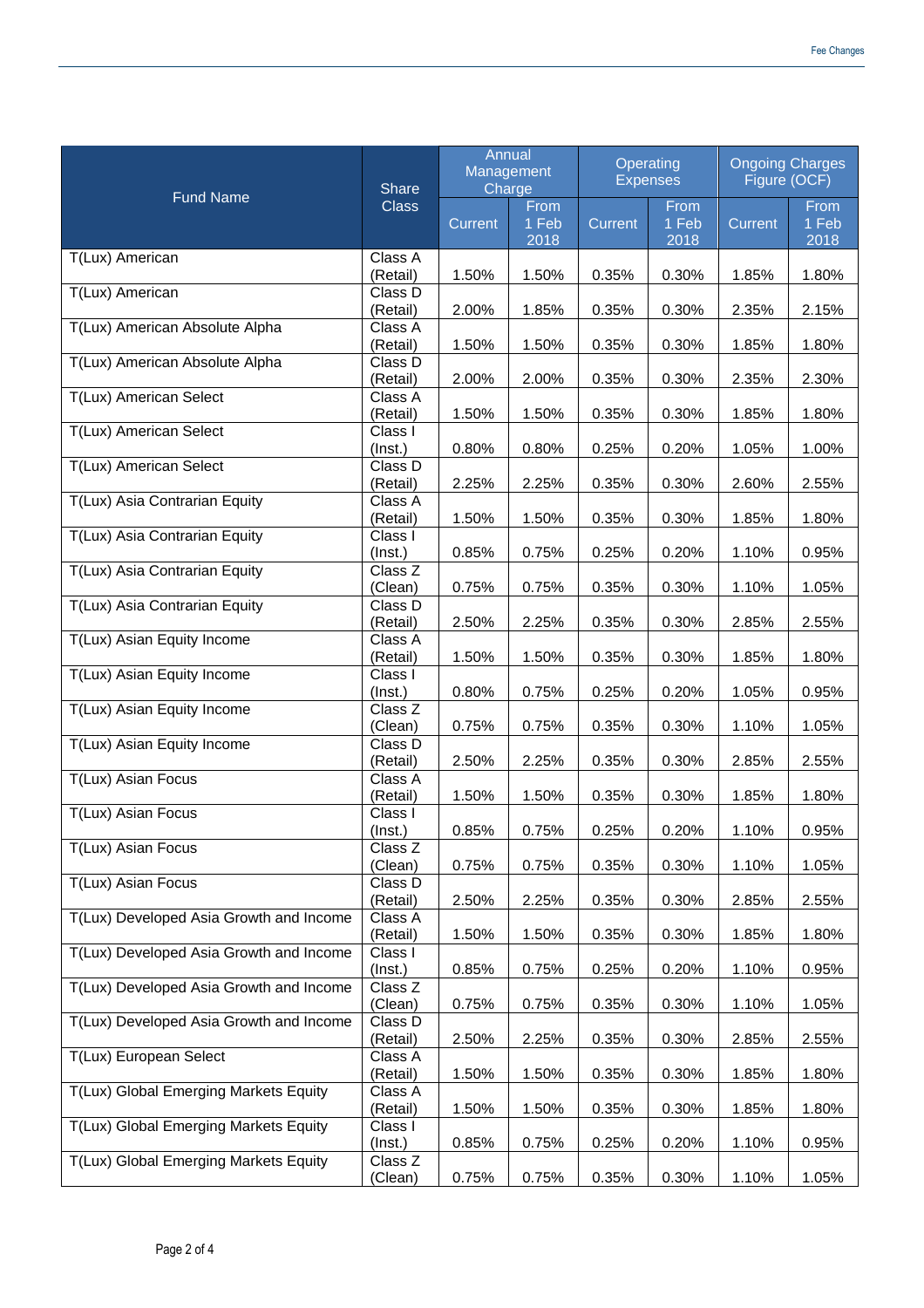| <b>Fund Name</b>                                   | Share<br><b>Class</b>    | Annual<br>Management<br>Charge |                       | Operating<br><b>Expenses</b> |                       | <b>Ongoing Charges</b><br>Figure (OCF) |                       |
|----------------------------------------------------|--------------------------|--------------------------------|-----------------------|------------------------------|-----------------------|----------------------------------------|-----------------------|
|                                                    |                          | Current                        | From<br>1 Feb<br>2018 | Current                      | From<br>1 Feb<br>2018 | Current                                | From<br>1 Feb<br>2018 |
| T(Lux) Global Emerging Markets Equity              | Class D<br>(Retail)      | 2.50%                          | 2.25%                 | 0.35%                        | 0.30%                 | 2.85%                                  | 2.55%                 |
| T(Lux) Global Focus                                | Class A<br>(Retail)      | 1.50%                          | 1.50%                 | 0.35%                        | 0.30%                 | 1.85%                                  | 1.80%                 |
| T(Lux) Global Focus                                | Class I<br>$($ Inst. $)$ | 0.80%                          | 0.75%                 | 0.20%                        | 0.20%                 | 1.00%                                  | 0.95%                 |
| T(Lux) Global Focus                                | Class Z<br>(Clean)       | 0.75%                          | 0.75%                 | 0.35%                        | 0.30%                 | 1.10%                                  | 1.05%                 |
| T(Lux) Global Focus                                | Class D<br>(Retail)      | 2.25%                          | 2.25%                 | 0.35%                        | 0.30%                 | 2.60%                                  | 2.55%                 |
| T(Lux) Global Smaller Companies                    | Class A<br>(Retail)      | 1.50%                          | 1.50%                 | 0.35%                        | 0.30%                 | 1.85%                                  | 1.80%                 |
| T(Lux) Global Smaller Companies                    | Class Z<br>(Clean)       | 0.75%                          | 0.75%                 | 0.35%                        | 0.30%                 | 1.10%                                  | 1.05%                 |
| T(Lux) Global Smaller Companies                    | Class D<br>(Retail)      | 2.00%                          | 2.00%                 | 0.35%                        | 0.30%                 | 2.35%                                  | 2.30%                 |
| T(Lux) Global Technology                           | Class A<br>(Retail)      | 1.65%                          | 1.65%                 | 0.35%                        | 0.30%                 | 2.00%                                  | 1.95%                 |
| <b>T(Lux) Global Technology</b>                    | Class I<br>$($ Inst. $)$ | 0.85%                          | 0.85%                 | 0.25%                        | 0.20%                 | 1.10%                                  | 1.05%                 |
| T(Lux) Global Technology                           | Class Z<br>(Clean)       | 0.85%                          | 0.85%                 | 0.35%                        | 0.30%                 | 1.20%                                  | 1.15%                 |
| T(Lux) Global Technology                           | Class D<br>(Retail)      | 2.00%                          | 2.00%                 | 0.35%                        | 0.30%                 | 2.35%                                  | 2.30%                 |
| T(Lux) Pan European Equities                       | Class A<br>(Retail)      | 1.50%                          | 1.50%                 | 0.35%                        | 0.30%                 | 1.85%                                  | 1.80%                 |
| T(Lux) Pan European Equities                       | Class I<br>$($ Inst. $)$ | 0.80%                          | 0.75%                 | 0.20%                        | 0.20%                 | 1.00%                                  | 0.95%                 |
| T(Lux) Pan European Equities                       | Class D<br>(Retail)      | 2.25%                          | 1.85%                 | 0.35%                        | 0.30%                 | 2.60%                                  | 2.15%                 |
| <b>T(Lux) UK Equities</b>                          | Class A<br>(Retail)      | 1.50%                          | 1.50%                 | 0.35%                        | 0.30%                 | 1.85%                                  | 1.80%                 |
| T(Lux) UK Equities                                 | Class Z<br>(Clean)       | 0.75%                          | 0.75%                 | 0.35%                        | 0.30%                 | 1.10%                                  | 1.05%                 |
| T(Lux) UK Equity Income                            | Class A<br>(Retail)      | 1.50%                          | 1.50%                 | 0.35%                        | 0.30%                 | 1.85%                                  | 1.80%                 |
| T(Lux) UK Equity Income                            | Class Z<br>(Clean)       | 0.75%                          | 0.75%                 | 0.35%                        | 0.30%                 | 1.10%                                  | 1.05%                 |
| T(Lux) UK Equity Income                            | Class D<br>(Retail)      | 2.25%                          | 2.25%                 | 0.35%                        | 0.30%                 | 2.60%                                  | 2.55%                 |
| T(Lux) Global Asset Allocation                     | Class A<br>(Retail)      | 1.35%                          | 1.35%                 | 0.35%                        | 0.30%                 | 1.70%                                  | 1.65%                 |
| T(Lux) Global Asset Allocation                     | Class D<br>(Retail)      | 2.25%                          | 2.00%                 | 0.35%                        | 0.30%                 | 2.60%                                  | 2.30%                 |
| T(Lux) Enhanced Commodities                        | Class A<br>(Retail)      | 1.75%                          | 1.75%                 | 0.35%                        | 0.30%                 | 2.10%                                  | 2.05%                 |
| T(Lux) Enhanced Commodities                        | Class I<br>$($ lnst. $)$ | 1.00%                          | 0.80%                 | 0.25%                        | 0.20%                 | 1.25%                                  | 1.00%                 |
| T(Lux) Enhanced Commodities                        | Class Z<br>(Clean)       | 0.75%                          | 0.75%                 | 0.35%                        | 0.30%                 | 1.10%                                  | 1.05%                 |
| T(Lux) Enhanced Commodities                        | Class D<br>(Retail)      | 2.25%                          | 2.25%                 | 0.35%                        | 0.30%                 | 2.60%                                  | 2.55%                 |
| T(Lux) Global Emerging Market Short-<br>Term Bonds | Class I<br>$($ lnst. $)$ | 0.80%                          | 0.65%                 | 0.20%                        | 0.20%                 | 1.00%                                  | 0.85%                 |